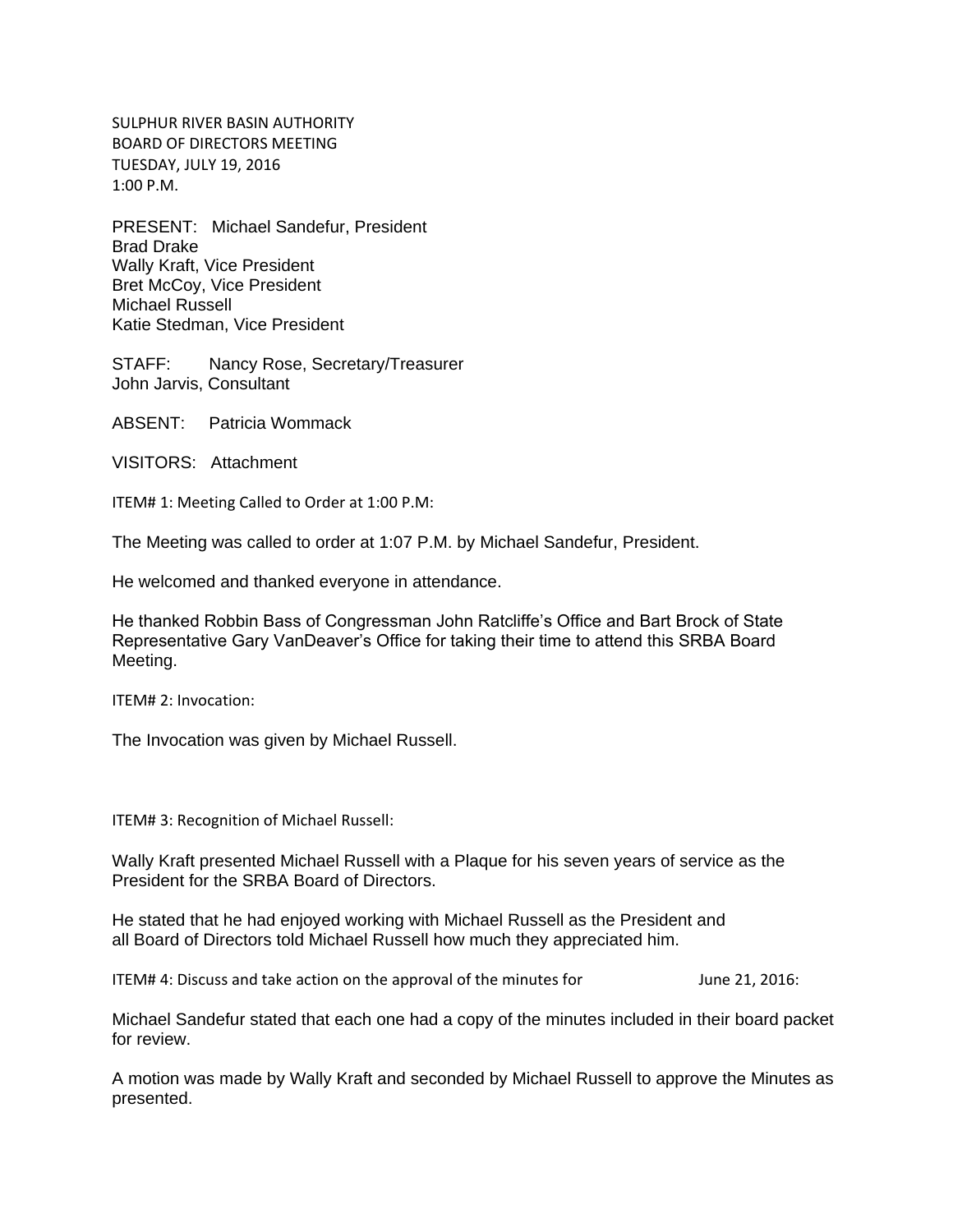The motion carried with all members present voting AYE.

ITEM# 5: Public Comments (Part 1):

Michael Sandefur stated that he wanted to try something new to facilitate board responsiveness to stakeholders and the public. He stated that there will be agenda items for Public Comments both at the beginning and the end of the meeting to see how it works.

He stated that those who fill out the public comment card before the meeting starts may speak in Part 1. There will also be a chance to speak in Part 2 at the end of the meeting, allowing comments regarding activity that took place during the board meeting. Speakers will still need to fill out a public comment card before leaving the meeting.

George Frost, Maud, Texas ….. He spoke on sedimentation concerns as far back as 1904.

ITEM# 6: Updates and Recap of the Sunset Testimony on June 23, 2016:

Michael Sandefur stated his takeaway from the Sunset hearing was that Sunset Commissioners are familiar with and are paying close attention to SRBA.

He recognized Josh Davis, Linda Price and Fred Milton who were in attendance today, and reported that they each had taken their time to go to Austin to give verbal testimony at the Sunset Public Hearing. He showed a binder he had assembled containing all of the Sunset testimony that should continue to be reviewed and addressed by this board.

He reported the Commissioners may consider a new approach to develop their official recommendations – they might start with a blank slate and then add the recommended actions for the Legislature to eventually consider. If so, he stated that he hopes that SRBA's report will be short.

He stated that five (5) SRBA Directors and Nancy attended the Sunset Hearing on June 23, 2016 so that SRBA was well represented. He stated that the hearing started at 9:00 a.m. and adjourned at 9:06 p.m. for the complete agenda. He stated that he believed that the Commissioners were very tired by the time it was over.

He stated that SRBA was the first agency on the Agenda and thus had their full attention. He stated that he testified to The Sunset Commission of the actions SRBA had already taken to implement recommendations from the Sunset Report, and encouraged them to revisit us in a few months to check our actual progress. He testified that SRBA was set up in 1985 and does not receive any funding from the State. He requested that the Commission include a recommendation to get SRBA state funding, and submitted the written testimony discussed at the prior meeting.

He stated that after his presentation that SRBA was asked 6 or 8 questions, and he tried to provide acceptable answers.

He stated that there was new Testimony from these Stakeholders: Linda Price, Chairman of Region D Fred Milton, Riverbend Water District Resources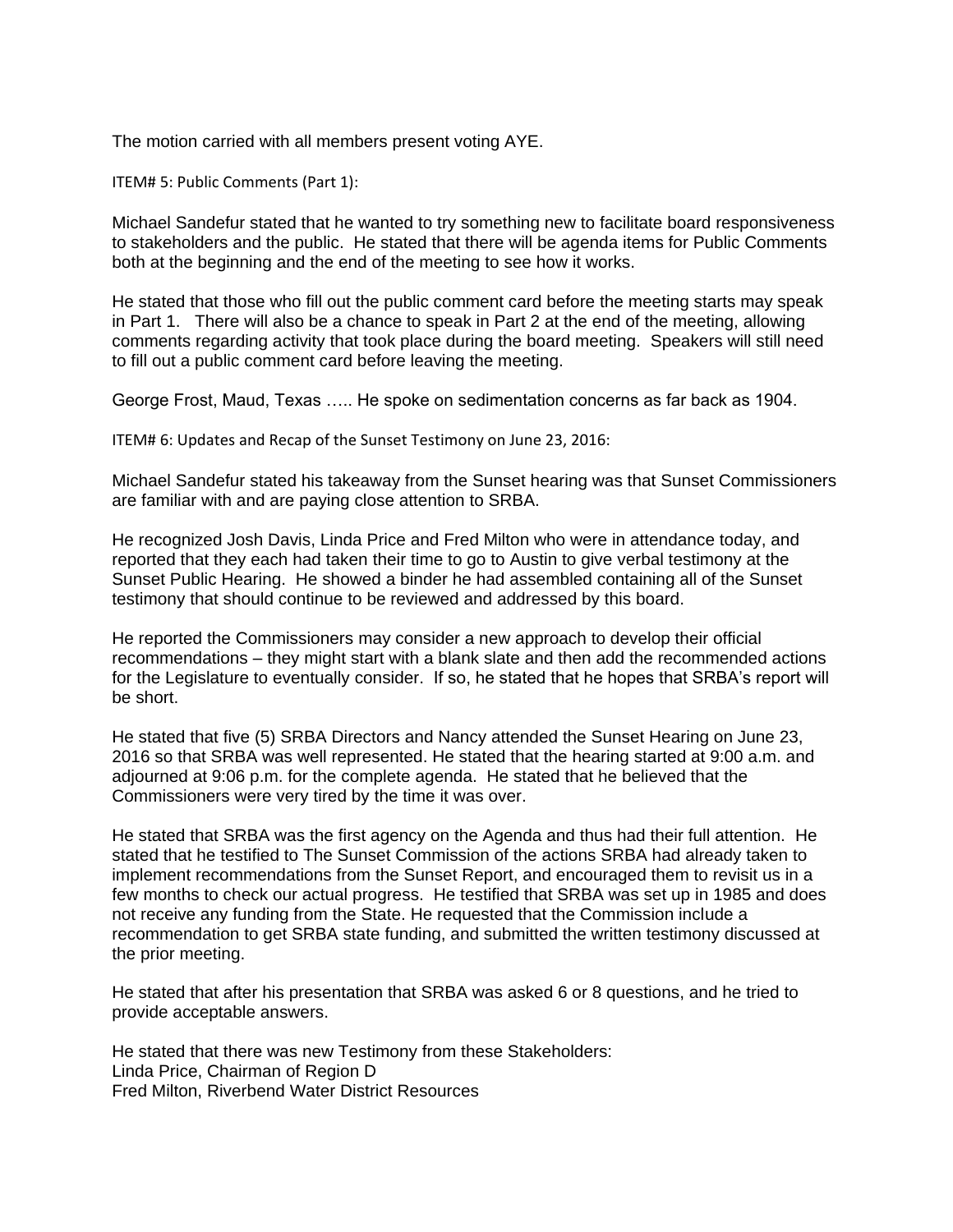Josh Davis, City of Texarkana, Texas (Councilman) Marshall Wood, Riverbend Water District George Frost, Region D Steve Mayo, Water Liaison for City of Texarkana, Texas…Sent in a written Testimony, but did not speak at the Public Hearing.

He stated that SRBA and all those above testifying were representatives of other Government entities, and that it was important for us all to work together.

Michael Russell stated that Michael Sandefur did a great job giving the Testimony at the Sunset Public Hearing. He stated that Michael Sandefur made a point of what has been done and what is planned to be done.

Michael Sandefur provided each SRBA board member a copy of a recent book that he had read, *The 10 Laws of Trust*. The book details steps to build a trustworthy organization, and he encouraged each member to read it with SRBA in mind. He quoted a passage ". . . you can't talk your way out of a problem you behaved your way into. But you can often behave your way out of a problem you behaved your way into," and indicated this was his approach to the Sunset trust matters.

## BOARD EDUCATION ITEMS:

ITEM# 7: Discuss plans for future board meetings:

In discussing his philosophy following the leadership change, new President Michael Sandefur reminded all that the President was still just one Board Member and that board members have no individual power to make any decision or policy, except when they operate as a group with a quorum in an open meeting. He stated that the President can preside over and call a meeting, and can sign documents that have been approved, but cannot make policies.

He stated that the bylaws specified the regular board meeting day as the third Tuesday of each month, but asked if any board members wanted to discuss options to having the regular meetings in Mt. Pleasant, Texas at 1:00.

He broached the future possibility of periodically scheduling a meeting in basin cities such as Texarkana, Paris, and Sulphur Springs. Brad Drake stated that maybe later on down the road some of the Stakeholders may want to host a meeting.

Michael Sandefur stated his intention to ensure that Board members received advance copies of board materials, and that such materials and handouts would be more accessible to the public. He indicated part of this job as President was to ensure that the Board members and the public did not have surprises. He intends to try to arrange agendas to ensure that action items are discussed in one or more meetings prior to the meeting where a vote would be needed.

He stated that Katie Stedman is evaluating the use of a master calendar to document past, present and future meetings of SRBA, the consultant, and related water groups. In addition to being a good history, it may prevent future meeting conflicts – he noted that the Clean River steering committee meeting and the Riverbend study kickoff session were unfortunately both scheduled for Thursday, July 21.

ITEM# 8: Discussion of rules and regulation of items for Closed Session: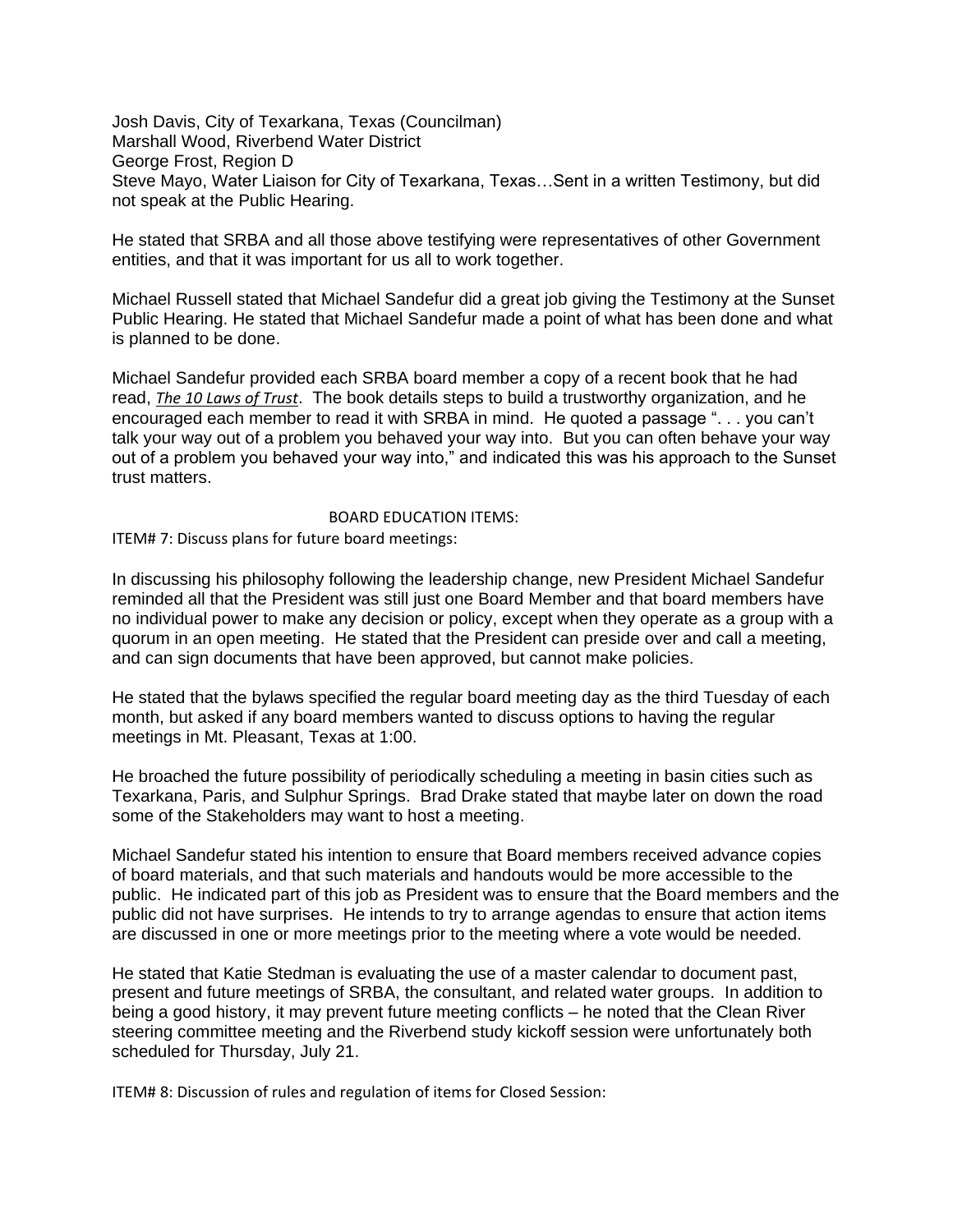(Government Code): 551: 071-074

- (1). 551.071…Consultation with Attorney.
- (2). 551.072…Deliberation regarding real property.
- (3). 551.073…Deliberation regarding prospective gift.
- (4). 551.074…Personnel matters.

Michael Sandefur indicated he had put this Closed Session wording on the board training agenda as Board Member Katie Stedman was likely new to a public board. He indicated that closed sessions discussions were potentially problematic given the recent trust and transparency issues highlighted by the Sunset report, but wanted to discuss the procedures ahead-of-time given the likely need for closed sessions in the near future.

A memorandum was included in the board packet to help educate board members regarding closed meetings. He highlighted that there must first be a properly noticed open meeting called to order before the board could go into closed session, and that no actions could be taken during closed session. After returning to open session, the board could take action only as specified on the agenda, or could adjourn.

He also stated that SRBA does not have any "Committees" at this time, which can meet with less than a quorum without public notice. He noted that committees can hinder transparency, and can also prevent board members getting timely reports and information at about the same time.

He stated that as president he is cautious of possible open meeting violations, and thus he intends only limited informational e-mails to Board Members. When those occur, he only uses the bcc: addressing to help prevent a reply-all from triggering an accidental discussion.

(1). Consultation with Attorney:

There will be times when SRBA will have to meet in closed session to discuss items with the Attorney.

(2). Deliberation regarding real property:

There may be times SRBA may need to have a closed session to discuss some real property, although this has historically not been needed.

(3). Deliberation regarding prospective gift:

Michael Sandefur indicated that SRBA may begin soliciting gift and grant funds to help sedimentation and other programs, which technically have a minor potential to require discussion in closed session.

He stated that he welcomed anyone that wanted to make a donation to SRBA.

(4). Personnel matters:

Michael Sandefur stated that SRBA will likely have upcoming closed sessions to discuss personnel matters, particularly given the directive to engage an executive director. He noted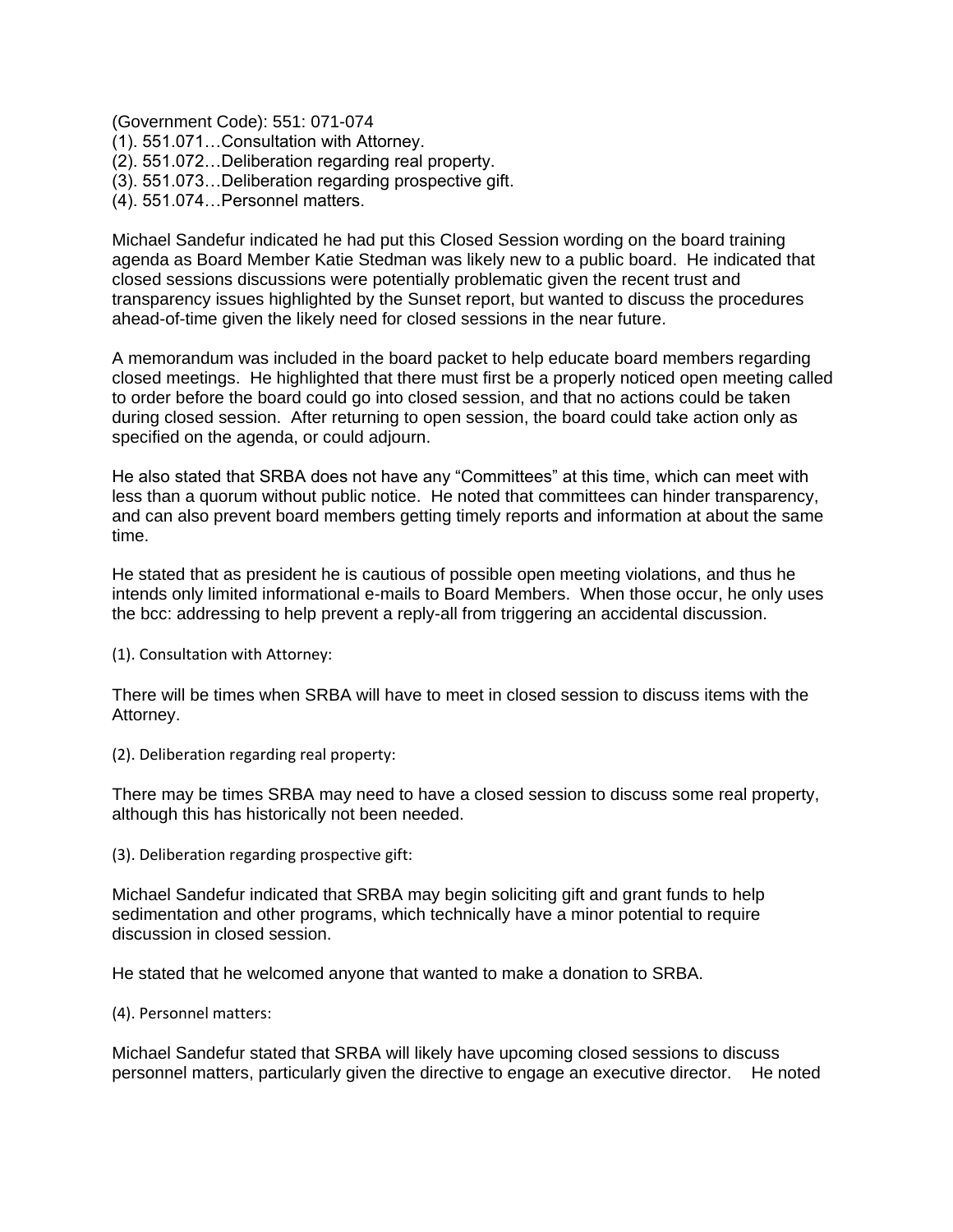that SRBA cannot meet in closed session to discuss contractors or consultants since they are not employees.

ITEM# 9: Presentation on Mitigation—Part 1:

Michael Sandefur introduced Ms. Melinda Fisher and Elston Eckhardt with the U.S. Army Corps of Engineers in Ft. Worth, Texas.

He stated that mitigation was an important and controversial topic, and that he expected multiple education sessions on mitigation over the next year or two. The presentation by Ms. Fisher has been shown on the agenda as part 1, with future parts to follow. He indicated that he would open up questions to Ms. Fisher first from the board, and then would allow questions from the public.

Ms. Fisher made a powerpoint presentation centered on the differences on mitigation between a project needing a 404 permit and a USACE federal project and answered questions.

ITEM# 10: Discussion of Strategic Planning Work Shop:

Michael Sandefur stated that SRBA needs to have a workshop to discuss and work on a "Strategic Plan" for the next five years, and that at the last meeting the board had set aside \$5,000 to spend on the "Strategic Plan" preparation.

He stated that he and James Henry Russell, President of Texarkana College had worked together to produce the written "Strategic Plan" for Texarkana College which had worked very well for an organization that was in crisis. The Texarkana College plan was focused on adopting measureable goals, which would allow progress to be documented.

He asked the Board Members what were their thoughts on dates and times to work on the "Strategic Plan", and whether to do it internally, with facilitation, or by a consulting group.

Some members thought we should hire a facilitator outside of the Board to do the Plan. Some thought it would be all right for Mr. Russell to work with the Board of Directors at a workshop.

After discussion it appeared preferable for the SRBA to hopefully schedule the strategic planning session with Mr. Russell on the regular September 20, 2016 board meeting day, following a minimal board meeting to take care of any action items.

Michael Sandefur stated that he would gather additional information, get a commitment from Mr. Russell and have an action item on the August 16, 2016 board meeting agenda for the Strategic Planning workshop.

ITEM# 11: Review of Enabling Act authority:

Michael Sandefur stated that at his first SRBA Board Meeting that David Nabors requested the Board Members to please read and follow the "Enabling Act." He also noted that the vicechairman of the Sunset Commission also questioned the authorities granted to SRBA by the Enabling Act during the hearing.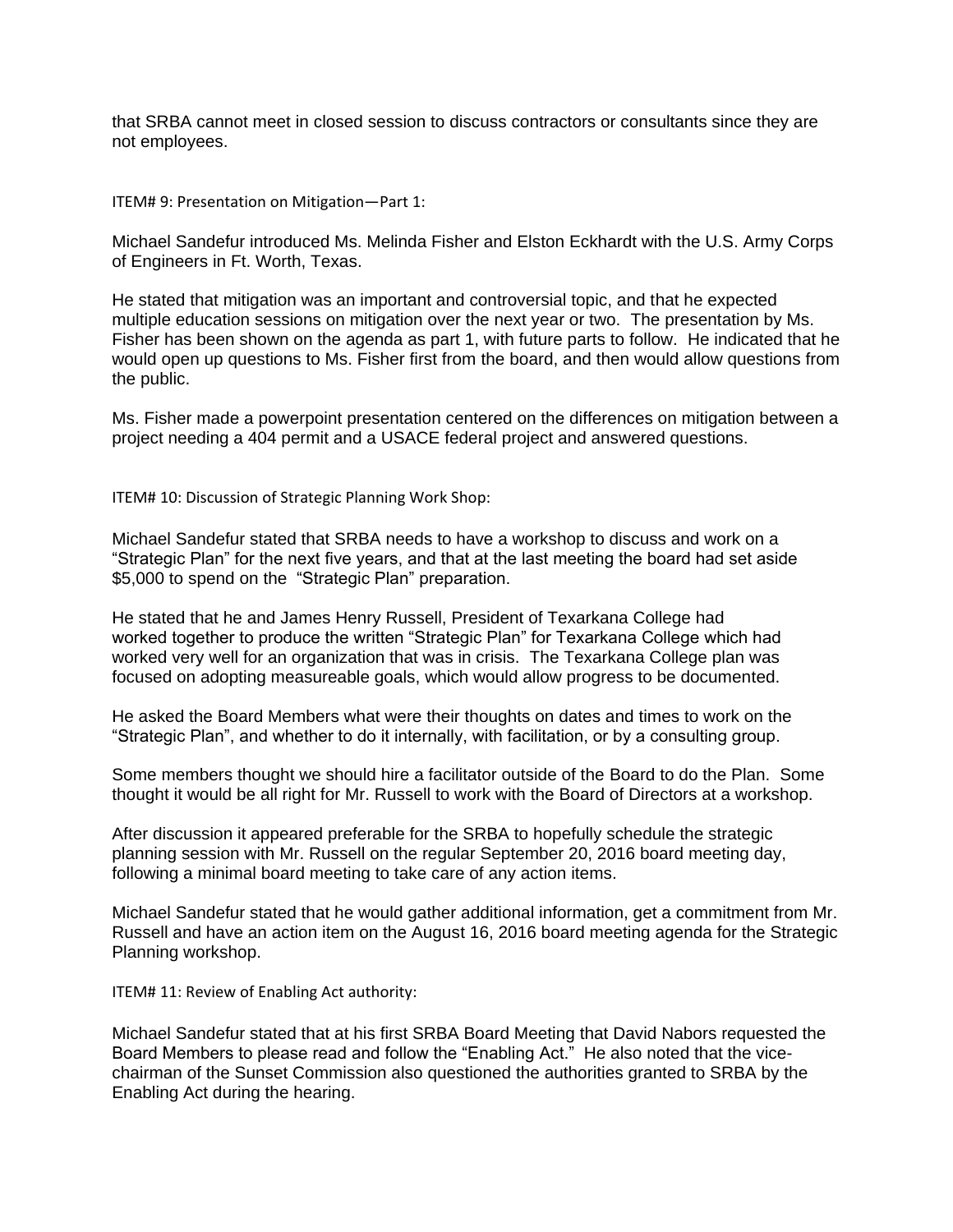As a result of this scrutiny, he stated that the board packet included an excerpt from the Enabling Act regarding SRBA's stated authority. It appears very important to Sunset Commission and others for all SRBA Board of Directors to read, study and understand what the provisions are.

ITEM# 12: Discussion of FY2017 budget (Approval in August 2016):

Michael Sandefur, President stated that SRBA's fiscal year is from September 1 through August 31 of each year.

He noted a discrepancy in the By-Laws that indicate approval of the budget was needed at the regularly scheduled meeting in September each year. He stated that this is confusing, and his intention was to follow his understanding of state law to ensure that the SRBA budget was properly approved before the beginning of the next fiscal year that would start September 1.

He stated that at this time SRBA appears to be over budget only in Legal fees.

Michael Sandefur made a short budget presentation dividing SRBA operations into four budget categories.

(1). Clean Rivers Program – Includes TCEQ funding that is approved every 2 years at about \$100,000 per year…. Texarkana College @ \$70,000 & \$13,000 for Lab Fees and \$17,000 for administration. He noted that the next year would be the second year of the current contract, so it effectively was already approved in the prior year.

He reported that SRBA will be blessed with an extra \$11,000 in CRP grant funds for water monitoring for next year, which will be included in the current budget process for approval.

(2). Operating Budget – Includes JCPD funding of up to \$225,000 annually for general operations under the JCPD Advanced Funding Agreement to cover general purpose and administration, salaries, office costs, legal fees and other monthly bills.

Michael Sandefur stated his research of past years indicated that SRBA had never spent all of the \$225,000 operating budget, resulting in unused funds being credited back to JCPD in accordance with the terms of the Funding Agreement.

He stated he has had informal discussions with Wayne Owen of JCPD regarding his intention to request that SRBA be able to retain any unused funds out of the \$225,000 operating budget from the current fiscal year. Such funds would be budgeted to spend in the upcoming year on Sunset-related directives and reforms, including the addition of sedimentation initiatives. An alternative would be to hurry up and spend the funds before August 31 like other government agencies sometimes do so that they would not have to be returned.

He also indicated his belief that certain legal and other expenses during the current year may be more properly classified within the Supplemental Budget, which could potentially free up additional funds for the operating budget.

Since the Advanced Funding Agreement does not provide for SRBA to retain unspent funds, he stated his goal was to get written permission from JCPD before the August board meeting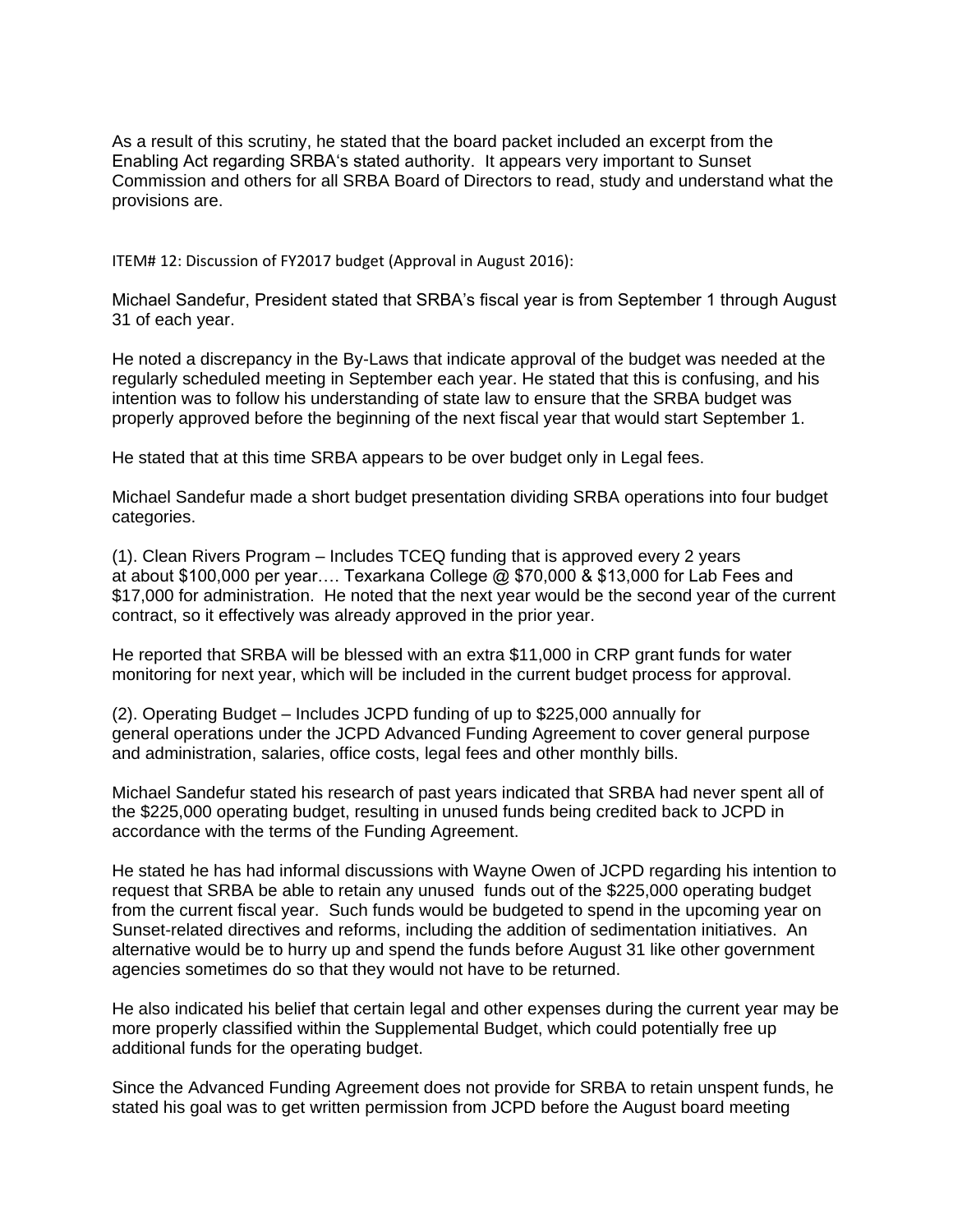allowing SRBA to retain all unused operating funds. This permission would provide the SRBA board confidence in its budgeting of such funds. If such permission is not received, available options will be discussed in August.

(3). Supplemental Budget – JCPD provides 100% of the additional funding for water planning studies, engineering contract fees, consultant fees and travel costs, Sunset costs and certain legal costs. These are often developed in conjunction with the JCPD technical committee, with the appropriate funding amounts provided to SRBA.

Michael Sandefur stated that per the JCPD agreement we should have the JCPD supplemental budget request approved and submitted by June 1<sup>st</sup> of each year. This has not been done.

Mr. Wayne Owens, JCPD Member, stated that in a perfect world it would be ready by June 1<sup>st</sup>, 2016, but stated that with the TSP and other studies, we are running behind. He stated that within the next 30 days we should have this figured out.

(4) Fundraising – A new budget category to include for additional fundraising, such as potential state funding, in-basin funding, and any gift and grant funds. SRBA needs to start obtaining additional and independent funding to reduce its reliance on JCPD. Such additional independent funding was suggested by the Sunset Report and newspaper editorials.

Michael Sandefur stated that before the next meeting each member will receive additional information on the next fiscal year budget. He stated that the basic budget will be voted on at the August 16, 2016 Board Meeting, but indicated his belief that budget amendments and reallocations will likely be necessary next year after the strategic planning.

ITEM# 13: Review of Statistic from State of Texas Water Plan:

Michael Sandefur reported that the Texas Water Development Board recently adopted the new 2017 Texas State Water Plan on May 19, 2016. He suggested that each board member take some time to read the new state water plan.

He indicated he saw a statistic that he found alarming regarding the Sulphur River Basin. He presented a display board reproducing the chart located in Appendix B.1 on page A-142. This chart listed the projected future annual surface water availability for all of the Texas river basins, indicating a total average state-wide loss of 3% due to sedimentation. However, the Sulphur basin reflected the largest loss by far of 39%, while the next largest loss was only 5%.

He indicated the -39% projection sure looked like evidence of a problem, and that this issue looked like a good initiative for the SRBA. He suggested the next two agenda items would document a small start on this initiative.

ITEM# 14: Discuss and possible action on funding requests from Mike Buttram for Sedimentation Project:

Dr. Mike Buttram, Texarkana College gave a Presentation regarding 3 small potential Sedimentation projects and requested the board fund one or more.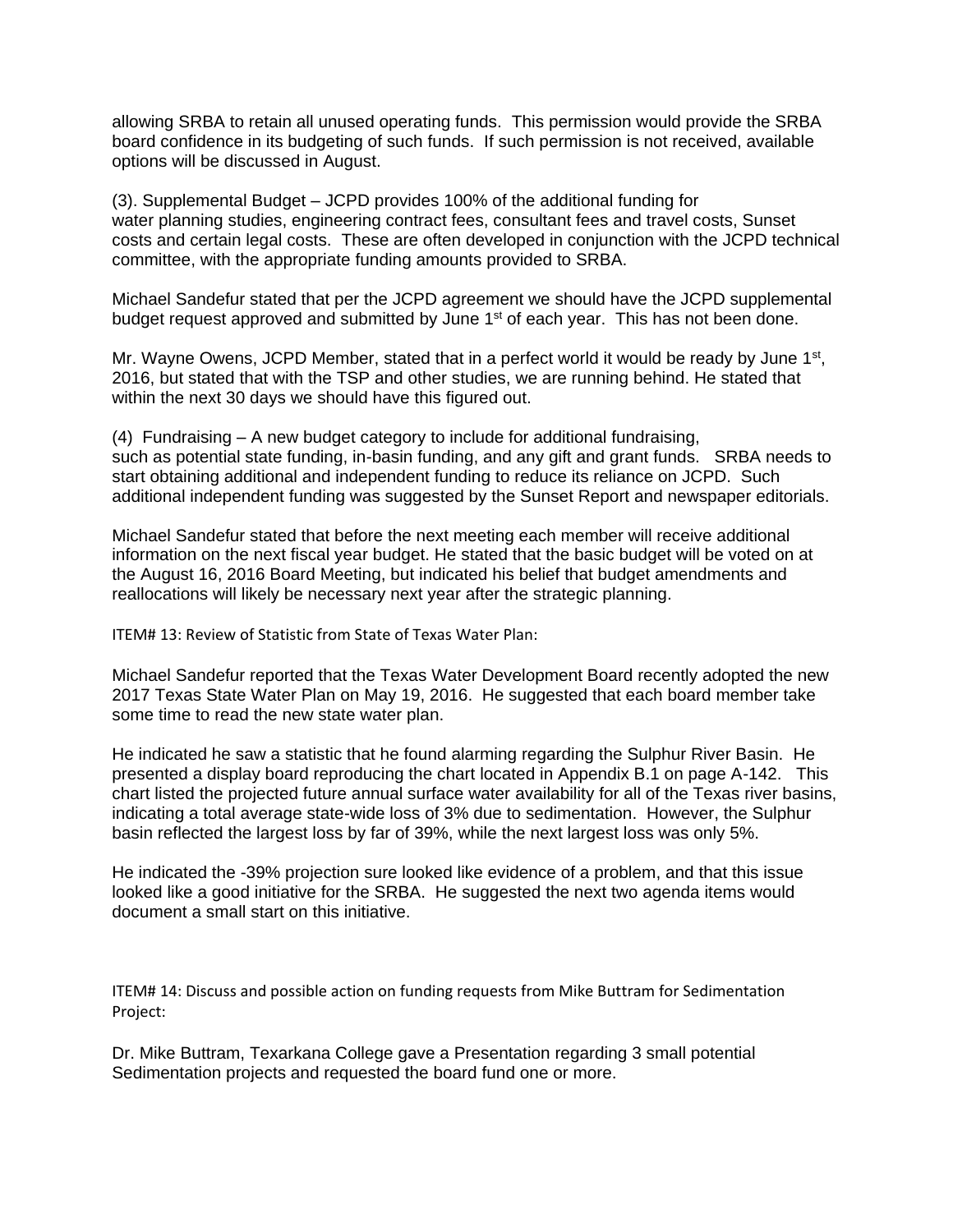He suggested a budget of \$5,000 for proposal # 1: Sedimentation-Immediate Impact Project, for Bowie County.

He suggested a budget of \$5,000 for Proposal # 2: Education and Public Outreach Project for Texarkana, Texas.

He suggested a budget of \$10,000 for Proposal # 3: Education and Public Outreach Project in Paris, Texas.

A motion was made by Michael Russell and seconded by Wally Kraft to Authorize the following "Resolution" Allocation of Funds for all three projects:

WHEREAS, Mike Buttram presented information today to the Board of Directors of Sulphur River Basin Authority ("SRBA") concerning a plan for the reduction of sedimentation in streams, rivers and lakes in the water shed of the Sulphur River and its tributaries (the "Plan"); and WHEREAS, Mike Buttram requested that SRBA allocate funds to be used in connection with the implementation of the Plan.

NOW, THEREFORE, IT IS RESOLVED that SRBA allocate \$20,000.00 to be used in the implementation of the plan for the reduction of sedimentation in streams, rivers and lakes in the water shed of the Sulphur River and its tributaries:

IT IS FURTHER RESOLVED that Mike Buttram periodically updates SRBA's Board of Directors concerning the progress being made in the implementation of the Plan and account for this expenditures of said allocated funds.

The motion carried with all members present voting AYE.

Michael Sandefur thanked Dr. Buttram, Wally Kraft, and the board for this initial investment to begin addressing the sedimentation problem in the Basin.

ITEM# 15: Discuss and take action on developing a grant application for Clean Water Act (CWA) Section 319 (h) Nonpoint Source (NPS) Grant Program with the Texas Water Resources Institute (TWRI):

John Jarvis gave a Presentation on a competitive Grant process.

John stated that the Texas Water Resource Institute is a premier entity in Texas to help develop a Watershed Protection Plan (WPP). A Watershed Protection Plan is the most effective way to plan and implement Best Management Practices (BMPs) for controlling impairments like sedimentation.

However, John stated that the developing of a WPP for the size of Sulphur River is a major and expensive undertaking; TWRI instead suggests applying for this grant to fund a "Basin Characterization" as a Phase I project. This approach will help pinpoint specific areas impacting the Sulphur and narrow the scope somewhat as SRBA/TWRI and others move to Phase 2 in the development of a WPP.

John stated that a very rough estimate of the cost for a "Basin Characterization" is \$200,000, and they are working on the budget for the application. The total available funds for all grants in this cycle is approximately \$1 million. The grant is 60/40 and the sponsor would need to provide the 40% match. The Clean Rivers Program (CRP) expenses can qualify as part of the match as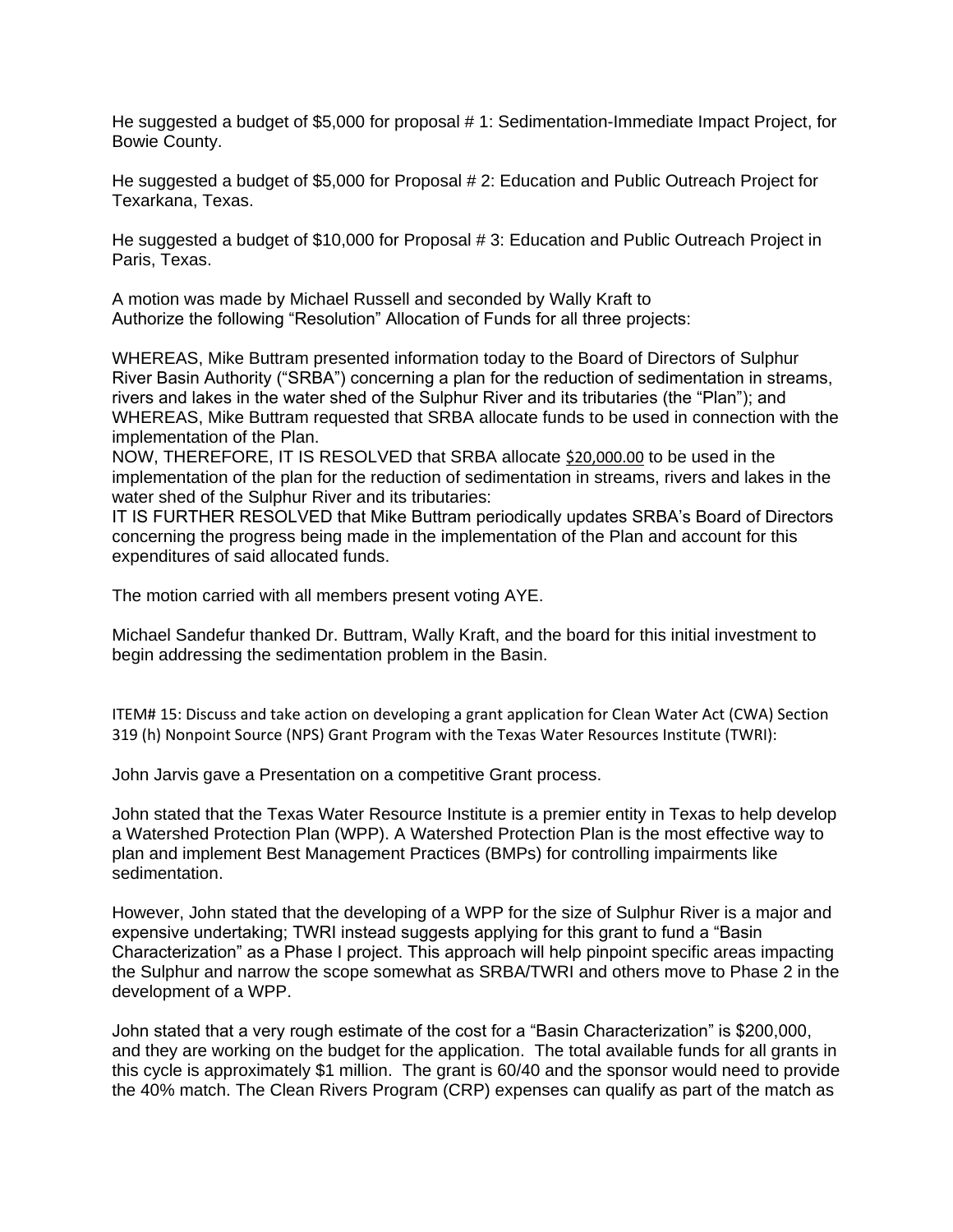in-kind. He is working with TWRI and Dr. Mike Buttram to prepare a budget and fill out the complex grant application.

John stated that the application deadline is September 1, 2016 at 3:00 pm. For SRBA to meet the deadline, the Board needs to:

(1). Board meeting: July  $19<sup>th</sup>$ , approve moving forward with TWRI to complete the application.

 $(2)$ . Board meeting: August 16<sup>th</sup> approve application and submittal.

Michael Sandefur stated that we just hope for a piece of the grant pie, as winning a competitive grant the first time we have applied should not be expected. We might find out in October or November if we have been tentatively selected, although the grant award might take another year to finalize.

A motion was made by Wally Kraft and seconded by Bret McCoy to allow John Jarvis to proceed with the Grant application process and submit it for approval at the next meeting.

The motion carried with all members present voting AYE.

ITEM# 16: Discussion on guidelines for employment of an Executive Director:

Michael Sandefur stated that Sunset report directed that SRBA hire an Executive Director, and the Commissioners at the hearing highlighted the issue during testimony.

He stated that (Yes) we need one, but suggested some delay in that SRBA has a contract with a Consultant until March 2017 and has not yet started on the "Strategic Plan".

He stated that the "Enabling Act" spells out the guidelines for an Executive Director, and an excerpt had been included in the board packet for the board members to review.

Board discussion followed, indicating board members were generally comfortable with some delay but would like to move forward soon.

ITEM# 17: Discussion of Sunset related Open Meeting/transparency issues:

Katie Stedman stated that she had talked to a representative from the Attorney General's Office about some training for the SRBA Board of Directors. However, she was told that the Training would effectively be the same message as the Videos that were on the Internet. If someone were to come from the AG Office, then SRBA will be responsible for the expense of their travel.

She stated as another resource there would be an Open-meeting Training conference in San Marcos in October 2016 if any member wanted to attend. Also, the AG office will be providing educational handouts at the October 2016, TWCA Conference in October 2016

Wally Kraft suggested that perhaps the board members could potentially watch the videos all together during a future board meeting. This idea met with general approval instead of the presentation from Austin.

She also stated that she had discussed the Sunset recommendation on Record Retention with Nancy Rose. She recommended that Nancy should wait until after an Executive Director is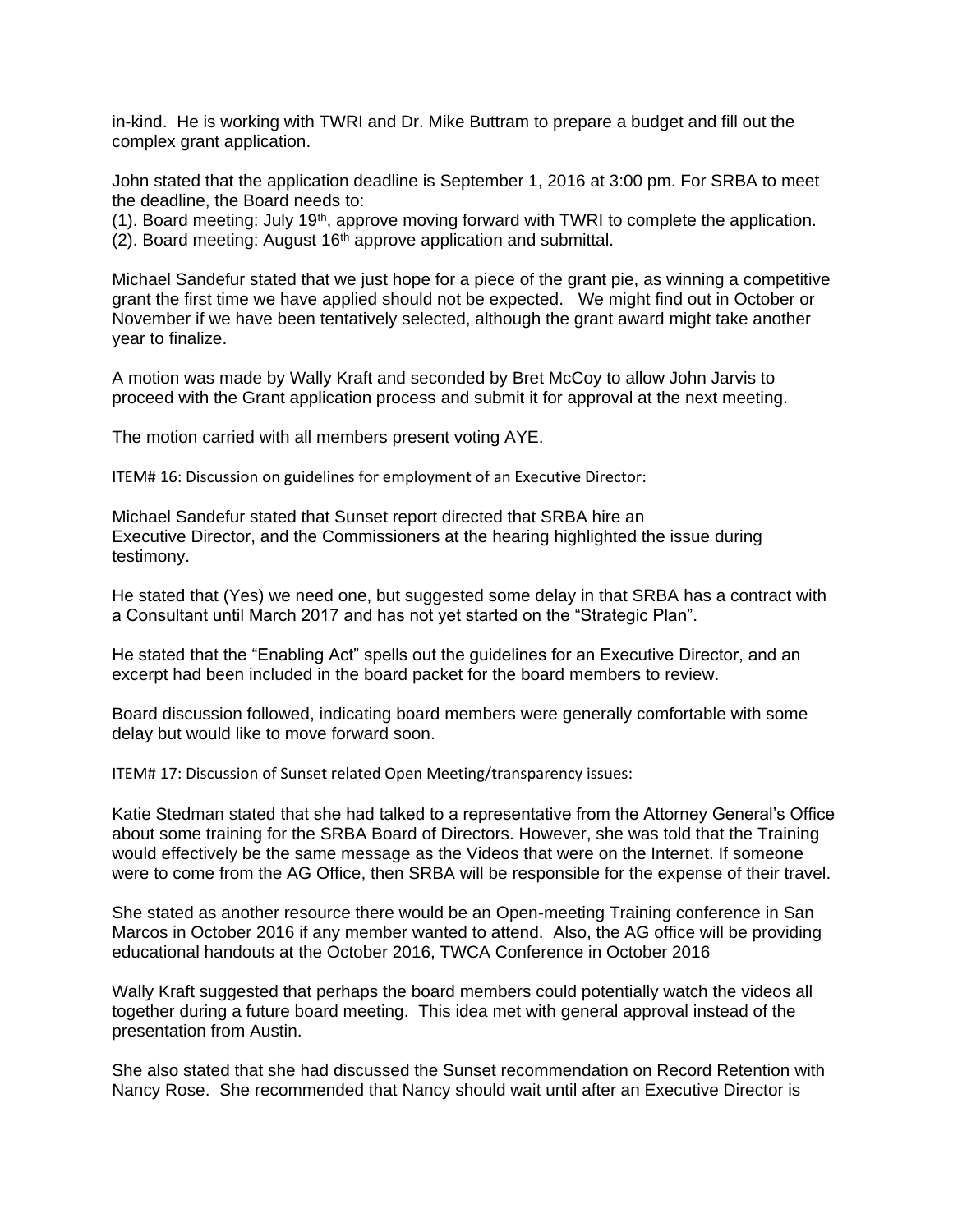engaged so that he/she can look through for the history of SRBA before anything was discarded.

She stated that she and Michael Sandefur were working on evaluating a Calendar program so everyone would know when and where future water-related meetings will be held, and past meetings would be documented.

ITEM# 18: Discussion and take action on the reports of the Cash Position & Expenditures:

Michael Sandefur stated that everyone had received a copy of the financial reports in their board packet. He stated that we are under budget in every item except legal fees. He stated that some of the legal fees could likely be allocated into Sunset and water planning studies categories.

He stated that as of July 11, 2016 we had \$447,614.15 in the checking account.

A motion was made by Brad Drake and seconded by Katie Stedman to approve the Reports of the Cash Position and Expenditures as presented.

The motion carried with all members present voting AYE.

ITEM# 19: Updates on Clean Rivers Program and the TCEQ Audit update of July 6-7, 2016:

The Steering Committee will be held at the Truman Arnold Building at the Texarkana College at 1:30 P.M. on Thursday, July 21, 2016 and everyone is invited.

Dr. Mike Buttram stated that we had the QAPP's Audit on July 6-7, 2016. He stated that it was good and everything was fine, except for rounding off the figures. He stated that he was rounding off the figures and TCEQ told him to allow the computer to do the rounding.

He stated that all the monitoring is going good and well underway.

Michael Sandefur stated that he was able to meet the TCEQ Staff at the opening conference and then he also made the exit interview the next day. He confirmed the good audit results and indicated they complimented Dr. Buttram, and also wrote a positive remark that Dr. Buttram was training others that would be able to continue the program in the future.

ITEM# 20: Updates on the Feasibility Study:

John Jarvis stated that RPS is still moving forward with the Sulphur River Basin Instream Flow Study: (1). Review of additional SBG material regarding hydrology;

(2). Parse the synthesized hydrology using IHA; (3). Perform Flow Separation Analyses; (4). Review third party study finding regarding hydrologic characterization and parameterization; (5). Compare IHA and HEFR parameterization of the parameterization of the parameterization of the current SBG effort to previous SBG effort and third party study.

John stated that SBG has completed the overall project at 50%. They are still waiting on the EFM results before more work can be completed, but are still hoping to have the TSP completed as projected by December 2016.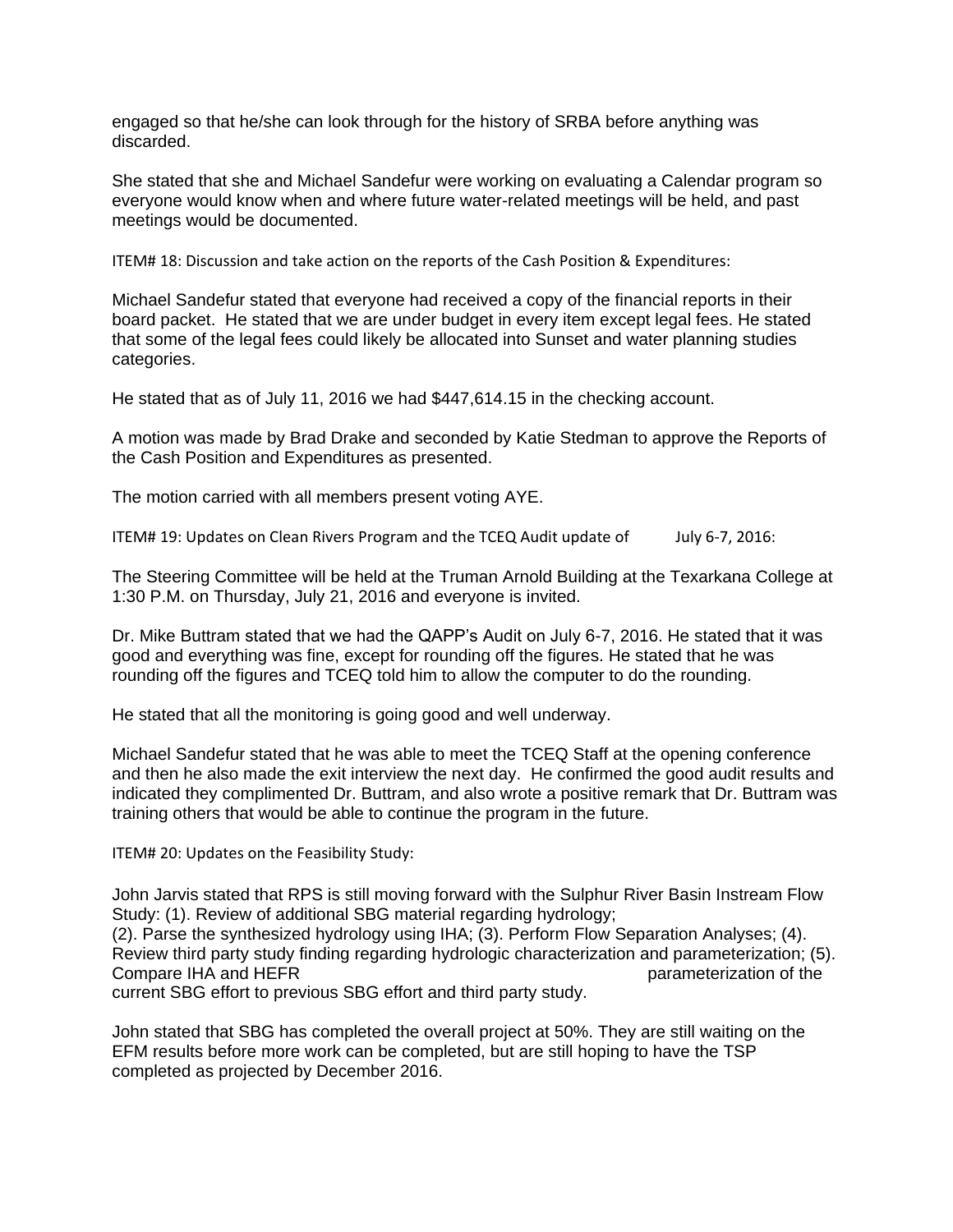The EFM is 90% completed, but still a very slow process.

He stated that the Corps of Engineers needs to submit an exemption request internally that must be approved by August 2016 to be able to continue funding. If the decision is to deny, then the reallocation/feasibility study will likely cease.

Michael Russell asked if SRBA needs to call or write to anyone in regards to the Corps of Engineers funding. USACE representative Elston Eckhardt stated not at this time.

John stated that there had been a USACE PDT Meeting on July 6, 2016 on the Sulphur River Basin, Reallocation Study. The discussion items were:

- (a). Planning Study Exemption status
- (b). EFM status update
- (c). Study schedule
- (d). Study Cost (specifically to TSP)

He stated that there will be a workshop starting tomorrow (Wednesday & Thursday) at the Corps of Engineers in Ft. Worth, Texas on the EFM.

John stated that there was a Preview Meeting IP 2 Analysis at 10:30 AM on Friday, July 1, 2016. He stated there is still work in progress with certain assumptions needing to be worked out.

ITEM# 21: Updates on Region D:

Bret McCoy stated there has not been a meeting since the SRBA's last meeting.

The next Region D meeting is set for Wednesday, July 20, 2016.

Bret McCoy stated that he would be unable to attend but that Katie Stedman had agreed to attend. Michael Sandefur indicated he planned to attend the meeting as well.

ITEM# 22: Announcements from the Board of Directors and/or Staff:

Nancy Rose stated that the next meeting is set for Tuesday, August 16, 2016 at 1:00 P.M.

ITEM# 23: Public Comments (Part 2).

David Nabors, Paris, Texas….Thanked Bart Brock with Representative VanDeaver's Office for attending the entire meeting.

Jane Morris, New Boston, Texas… Stated that she would like a copy of the Acronyms that John Jarvis was speaking of.

ITEM# 24: ADJOURNMENT:

Michael Sandefur made the recommendation to adjourn and Michael Russell seconded.